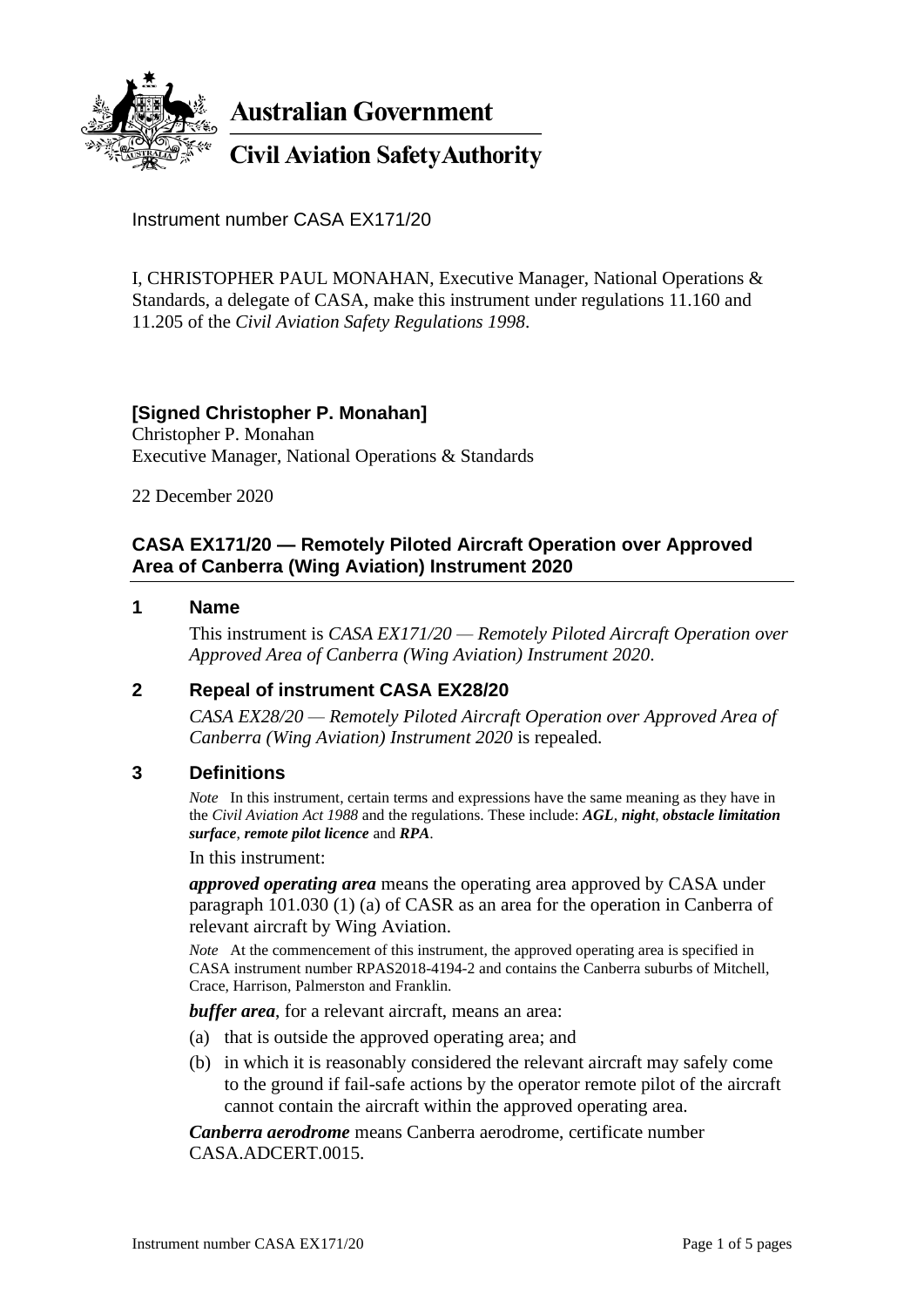*chief remote pilot* means a person performing the functions and duties mentioned in regulation 101.342 of CASR.

*contingency area*, for a relevant aircraft, means an area:

- (a) that is within the approved operating area; and
- (b) in which fail-safe actions aimed at preventing the relevant aircraft from entering the buffer area must be immediately implemented by the operator remote pilot of the aircraft if the aircraft enters the contingency area.

*delivery activity* means the Google Project Wing research and development activity for the Google Project Wing "Drone delivery" program that is limited to the operation of relevant aircraft for, or in connection with, the delivery of goods to persons who have:

- (a) applied in writing to Wing Aviation to become a participant in the delivery activity; and
- (b) been approved by Wing Aviation as participants in the delivery activity; and
- (c) requested a specific delivery via the Google smart phone application to a pre-approved delivery location located within the approved operating area.

*documented practices and procedures* has the same meaning as in paragraph 101.335 (1) (d) of CASR.

*intended*, in relation to a recovery site, means a site intended by Wing Aviation to be used for the recovery of a relevant aircraft.

*operator remote pilot* means a holder of a remote pilot licence who is an employee, or another person acting under the instruction, of Wing Aviation.

*recovery site* means a site to be used for the recovery of a relevant aircraft.

*relevant aircraft* means any of the following aircraft operated by Wing Aviation under its certification as an RPA operator:

- (a) a Hummingbird Quiet Hover Propulsion aircraft;
- (b) any other RPA that is of a kind approved in writing by CASA for this instrument.

*Note* A person who was certified as a UAV operator as at 28 September 2016 is taken to have been certified as an RPA operator — see subregulation 202.462 (3) of CASR.

*remote pilot station* means the laptop, control unit and avionic interfaces:

- (a) approved by CASA as a remote pilot station; and
- (b) used to control and command a relevant aircraft.

*Wing Aviation* means Wing Aviation Pty Ltd, ARN 1046704.

*Wing Aviation flight manual* means *RPAS Operational Procedures Wing Aviation Pty Ltd*, release date 26 January 2019, version 2.

## **4 Application**

This instrument applies in relation to Wing Aviation if it operates a relevant aircraft in or over the approved operating area, for the purposes of the delivery activity.

## **5 Exemption — operating near people**

(1) The following persons, while operating a relevant aircraft in or over the approved operating area, are exempt from compliance with subregulation 101.245 (1) of CASR to the extent that the subregulation requires that a person must not operate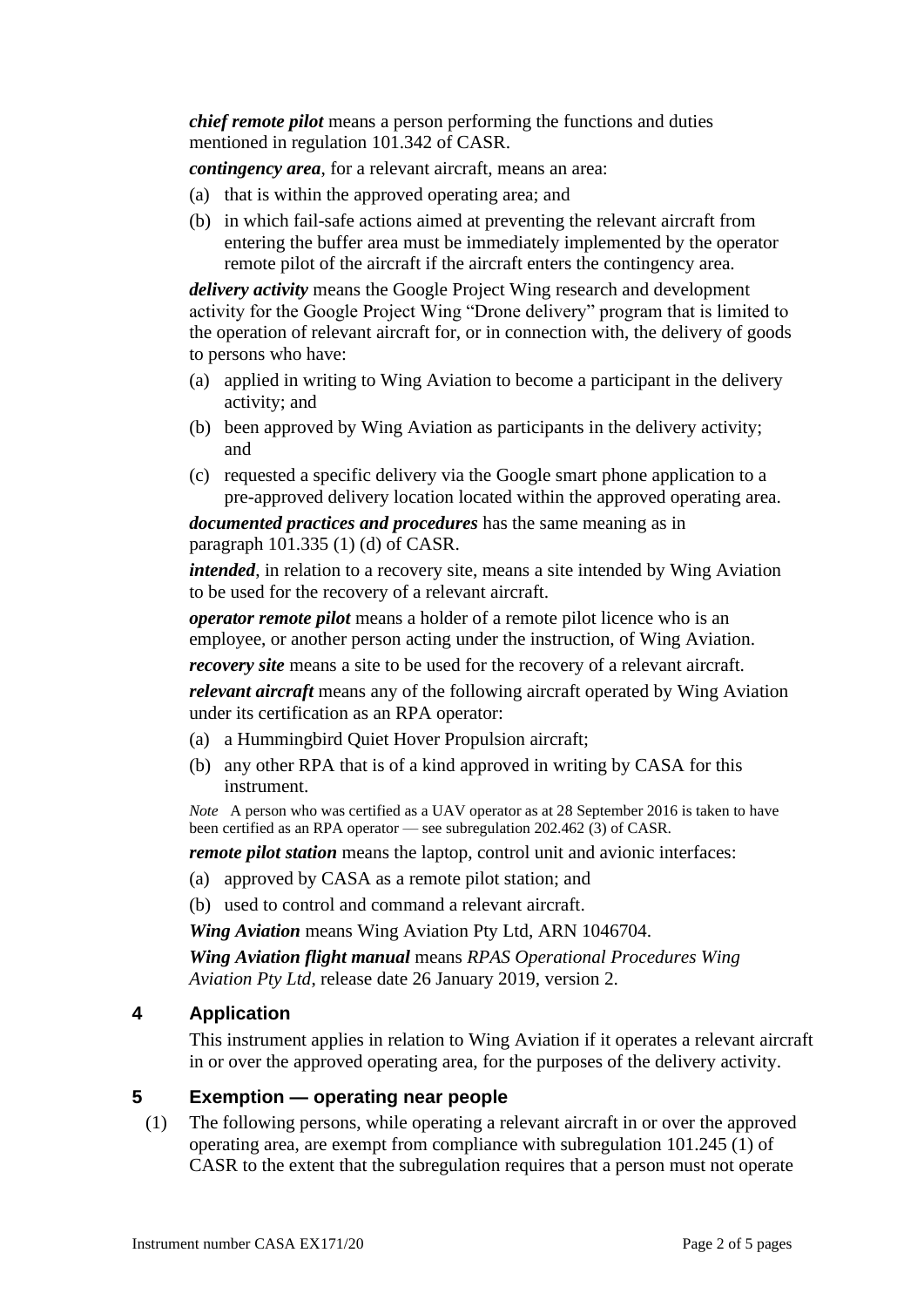a relevant aircraft within 30 metres of a person who is not directly associated with the operation of the relevant aircraft:

- (a) Wing Aviation;
- (b) the operator remote pilot of the relevant aircraft.

*Note* A person who was certified as a UAV controller as at 28 September 2016 is taken to have been granted a remote pilot licence under regulation 101.295 of CASR — see subregulation 202.461 (3) of CASR.

- (2) The exemption in subsection (1) is subject to the conditions that apply to the person that are mentioned in sections 8, 9 and 10.
- (3) The exemption in subsection (1) ceases to be in force at the end of 30 November 2022.

### **6 Exemption — operating over populous areas**

- (1) The following persons, while operating a relevant aircraft over the approved operating area, are exempt from compliance with subregulation 101.280 (2) of CASR to the extent that the subregulation requires that a person must not operate a relevant aircraft at a height less than the height from which, if any of its components fails, it would be able to clear the area:
	- (a) Wing Aviation;
	- (b) the operator remote pilot of the relevant aircraft.
- (2) The exemption in subsection (1) is subject to the conditions that apply to the person that are mentioned in sections 8, 9 and 10.
- (3) The exemption in subsection (1) ceases to be in force at the end of 30 November 2022.

### **7 Exemption — compliance with documented practices and procedures**

- (1) Wing Aviation is exempt from paragraph 101.340 (1) (e) of CASR to the extent that the paragraph requires Wing Aviation to comply with a requirement of its documented practices and procedures that is inconsistent with a requirement under this instrument.
- (2) The exemption in subsection (1) is subject to the condition mentioned in subsection 10 (1).
- (3) An operator remote pilot is exempt from regulation 101.370 of CASR to the extent that the regulation requires the operator remote pilot to comply with a requirement of the documented practices and procedures of Wing Aviation that is inconsistent with a requirement under this instrument.
- (4) The exemption in subsection (3) is subject to the condition that the operator remote pilot notify the Wing Aviation chief remote pilot in writing of the inconsistency, within 24 hours of becoming aware of the inconsistency.
- (5) The exemptions in subsections (1) and (3) cease to be in force at the end of 30 November 2022.

### **8 Operational conditions — Wing Aviation and operator remote pilot**

- (1) Wing Aviation and the operator remote pilot of the relevant aircraft must ensure that:
	- (a) the relevant aircraft is equipped and operated with an active fail-safe mode that will ensure that, in the event of a data-link loss, the aircraft will land or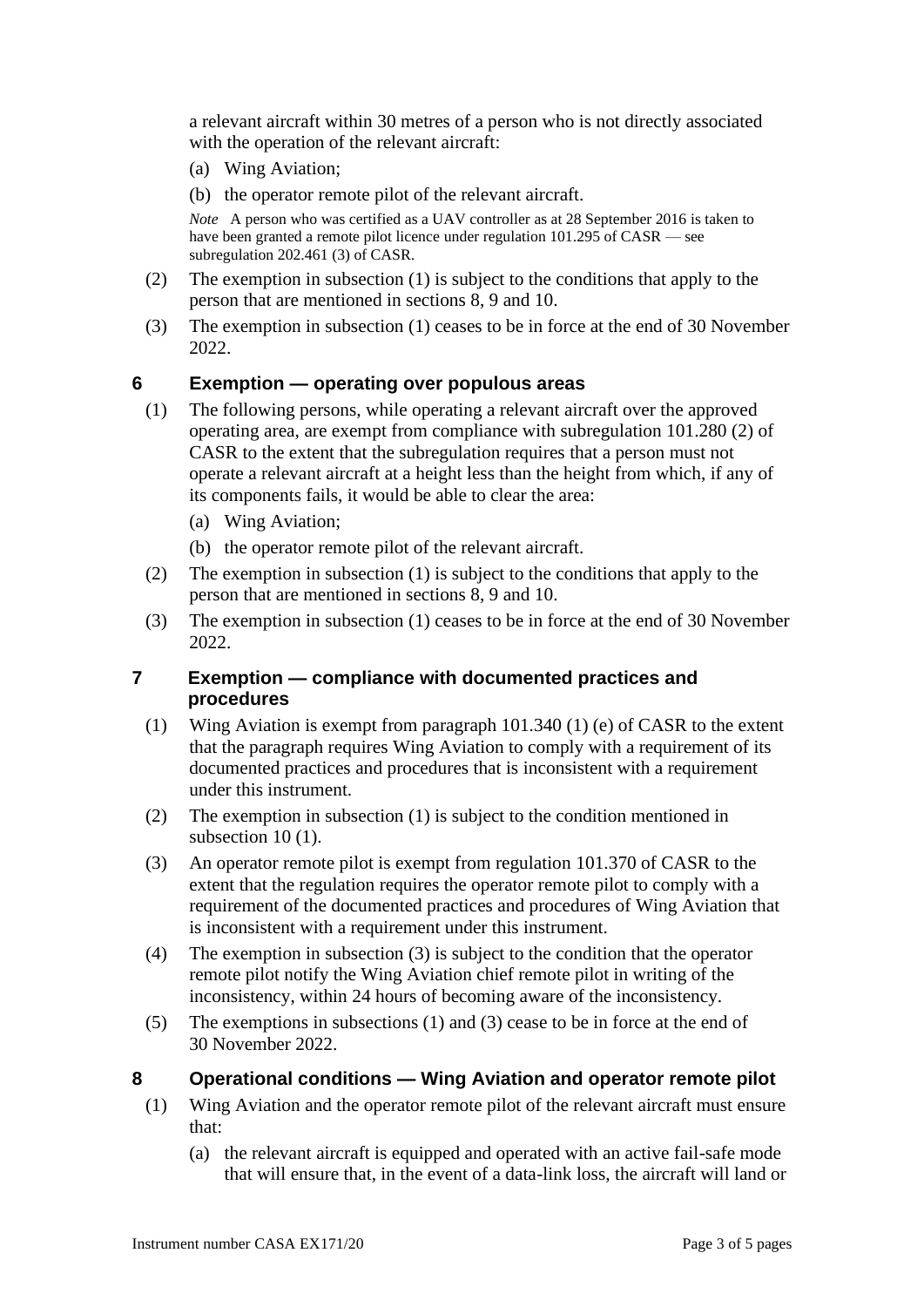otherwise terminate the flight in accordance with the procedures mentioned in the Wing Aviation flight manual; and

- (b) any site from which the relevant aircraft is launched, or intended to be recovered, must not be located within 15 metres of a sealed road, and any launch or recovery operation for the relevant aircraft must not pose an unreasonable level of distraction to motorists; and
- (c) the relevant aircraft is not operated:
	- (i) more than 400 feet AGL; or
	- (ii) over public gatherings; or
	- (iii) over the Barton Highway, the Federal Highway or Horse Park Drive; or
	- (iv) less than both 5 metres overhead a person and 2 metres horizontal distance from a person.
- (2) Wing Aviation and the operator remote pilot of the relevant aircraft must not operate the relevant aircraft as follows:
	- (a) at night;
	- (b) in or over the approved operating area outside the hours of:
		- (i) 7:00 a.m. to 8:00 p.m. Monday to Saturday; and
		- (ii) 8:00 a.m. to 8:00 p.m. Sunday and public holidays.

*Note 1* The term *night* is defined in the CASR Dictionary to mean the period between the end of evening civil twilight and the beginning of the following morning civil twilight.

*Note* 2 As at commencement of this instrument, the beginning of morning civil twilight and the end of evening civil twilight for a particular location can be calculated on the Geoscience Australia website at [http://www.ga.gov.au.](http://www.ga.gov.au/) See <http://www.ga.gov.au/geodesy/astro/sunrise.jsp> where these times, within which a relevant aircraft may operate at the location, are referred to as "times of civil twilight".

*Note 3* Under ACT legislation, there are ACT government restrictions relating to suburban noise that may also apply to Wing Aviation.

- (3) Wing Aviation and the operator remote pilot of the relevant aircraft must ensure that any operation of the relevant aircraft within Class C airspace remains below the greater of the following:
	- (a) 200 feet AGL;
	- (b) the obstacle limitation surface of Canberra aerodrome.
- (4) Wing Aviation and the operator remote pilot of the relevant aircraft must ensure that:
	- (a) if the relevant aircraft enters the contingency area fail-safe actions aimed at preventing the aircraft entering the buffer area are immediately implemented; and
	- (b) if the relevant aircraft leaves the approved operating area the aircraft is immediately brought to ground in the buffer area.

## **9 Operational conditions — Wing Aviation**

- (1) Wing Aviation must not use a launch site, or intended recovery site, unless the location of the site has been notified to CASA in writing.
- (2) Wing Aviation must ensure that any operations of the relevant aircraft have a designated contingency area and a designated buffer area.
- (3) Wing Aviation must not operate simultaneously more than 15 aircraft in or over the approved operating area from each remote pilot station.